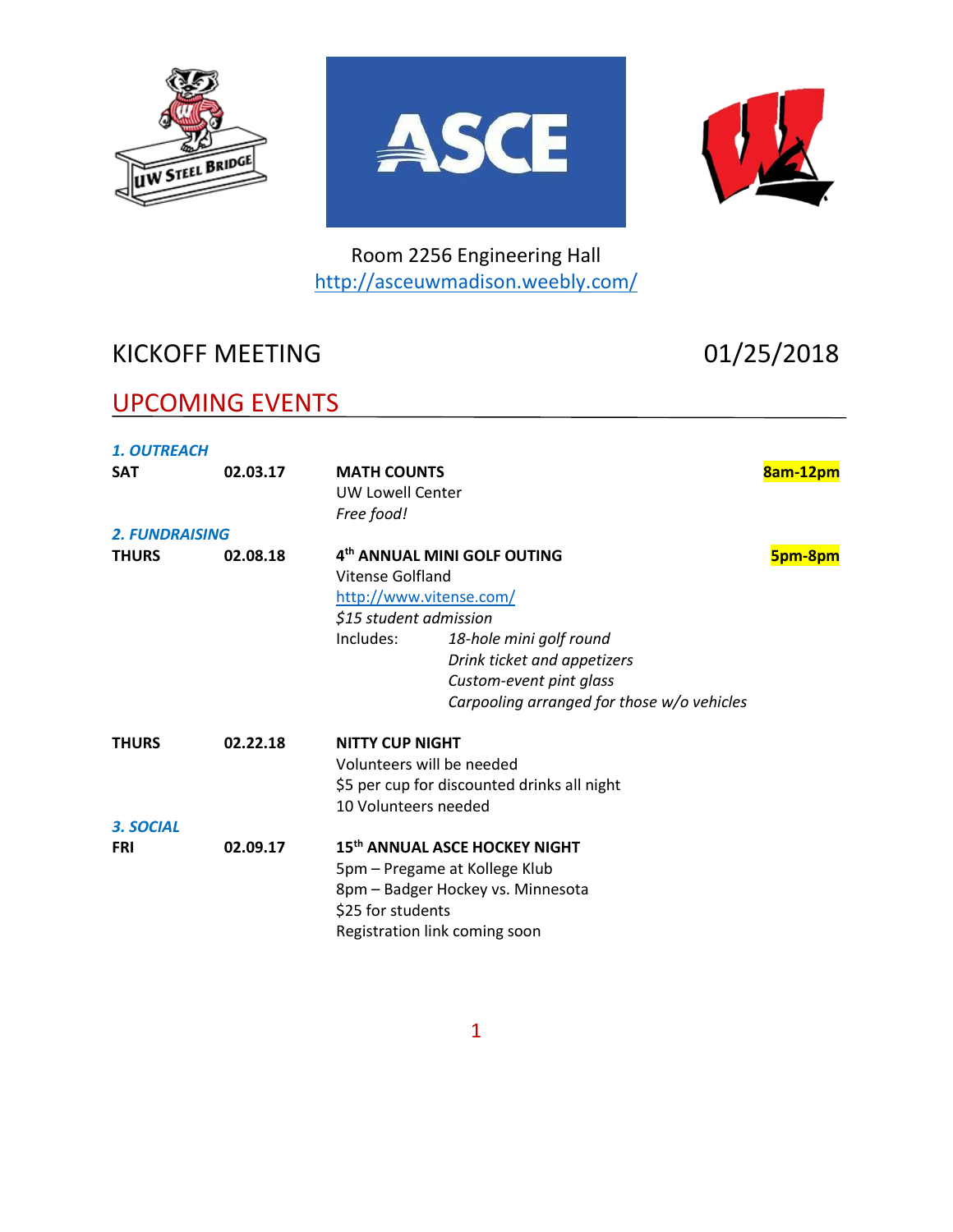## ANNOUNCEMENTS

### *1. GENERAL*

JOIN ASCE TODAY!

- Fill out the membership form online
- 1<sup>st</sup> Semester is free; \$25 per semester; \$40 school year.
- Give checks/cash to Ryan Williams by next meeting.

#### SPRING 2018 OFFICERS

| Mentor Co-chair  |
|------------------|
|                  |
|                  |
|                  |
| .Sports Co-chair |
|                  |
|                  |
|                  |

### CLOTHING AND MEMORABILIA

- \$15 for shirt, Pocket tee! JP Cullen Mock Bid Day
	- March 6<sup>th</sup>, 7<sup>th</sup> or 8<sup>th</sup>

#### *2. SPRING 2017 OUTREACH EVENTS*

| <b>SAT</b> |  |
|------------|--|
|            |  |

**O2.03.17 MATH COUNTS Bam-12pm** UW Lowell Center *Free food!*

*3. SPORTING EVENTS*

| <b>THURS</b> | <b>Volleyball</b>                                        | (7:30pm/8:00pm, starting on 01/30/2017) |
|--------------|----------------------------------------------------------|-----------------------------------------|
|              | The Shell Ice Rink                                       |                                         |
|              | Meet new people, take a study break, exercise, have fun! |                                         |